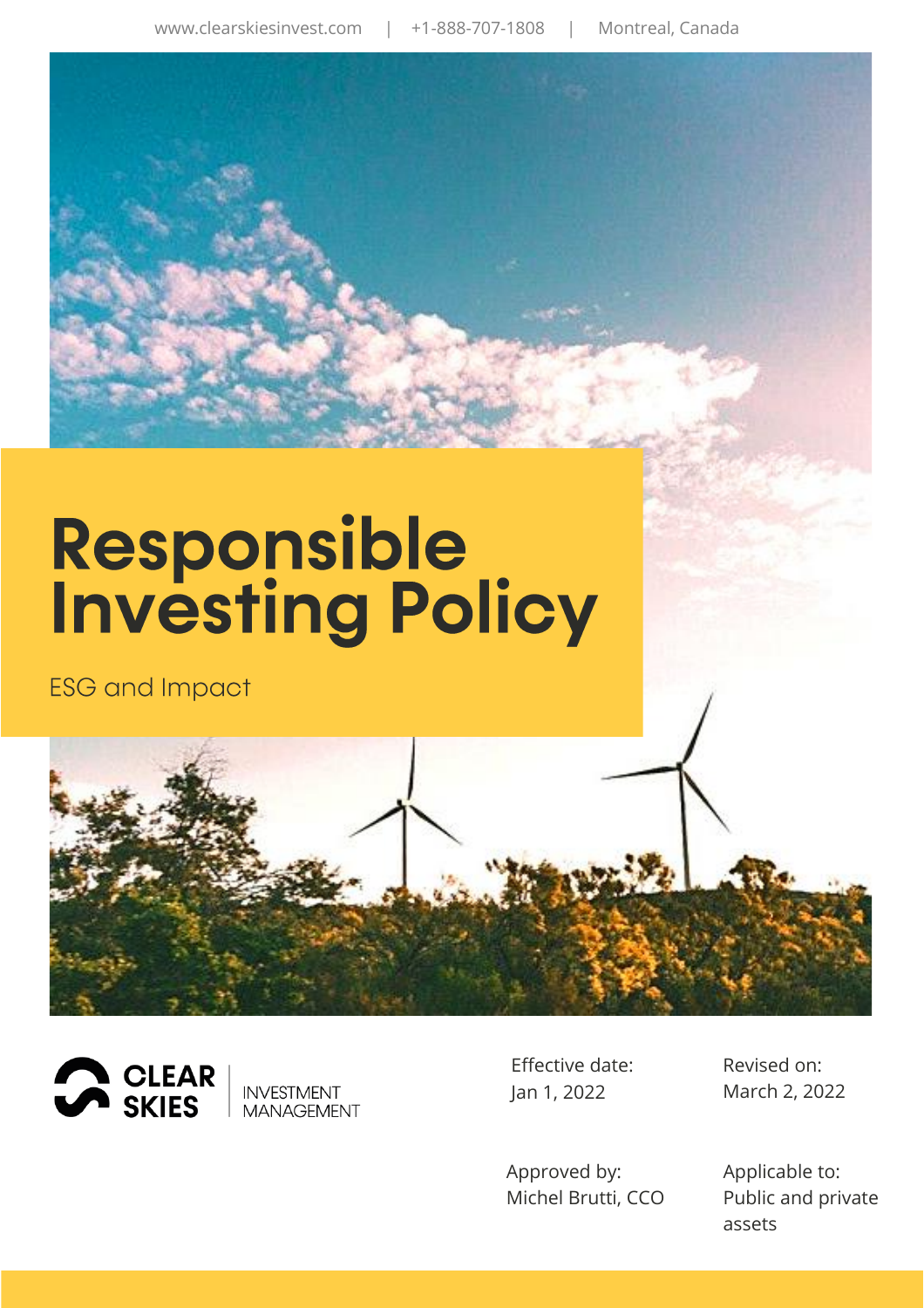#### Contents

- 01 Our Approach
- 02 Defining Impact
- 02 Sourcing and Assessing Investments
- 03 ESG and Impact Measurement
- 04 Engagement with Companies
- 04 Governance

#### Our Approach

The mission of Clear Skies Investment Management Inc. (Clear Skies) is to direct capital towards positive impact initiatives and accelerate the finance industry's contribution to a more sustainable world. To achieve the mission, we have committed to an impact investment strategy: to put equal emphasis on positive impact and financial returns, and thus put capital to work not only for shareholders but for all stakeholders. We define positive impact as an impact-driven activity that is aligned with at least one of the 17 objectives of the Sustainable Development Goals (SDGs) of the United Nations and has Environmental, Social and Governance (ESG) considerations in business activities. We believe that this practice benefits longterm investors like Clear Skies: As a long-term investor, Clear Skies is to grow capital for clients in a low-risk manner while measuring and improving the impact of the underlying investments. Clear Skies adheres to the 6 Principles of Responsible Investment developed by the PRI as well as the other principles listed on page 4.

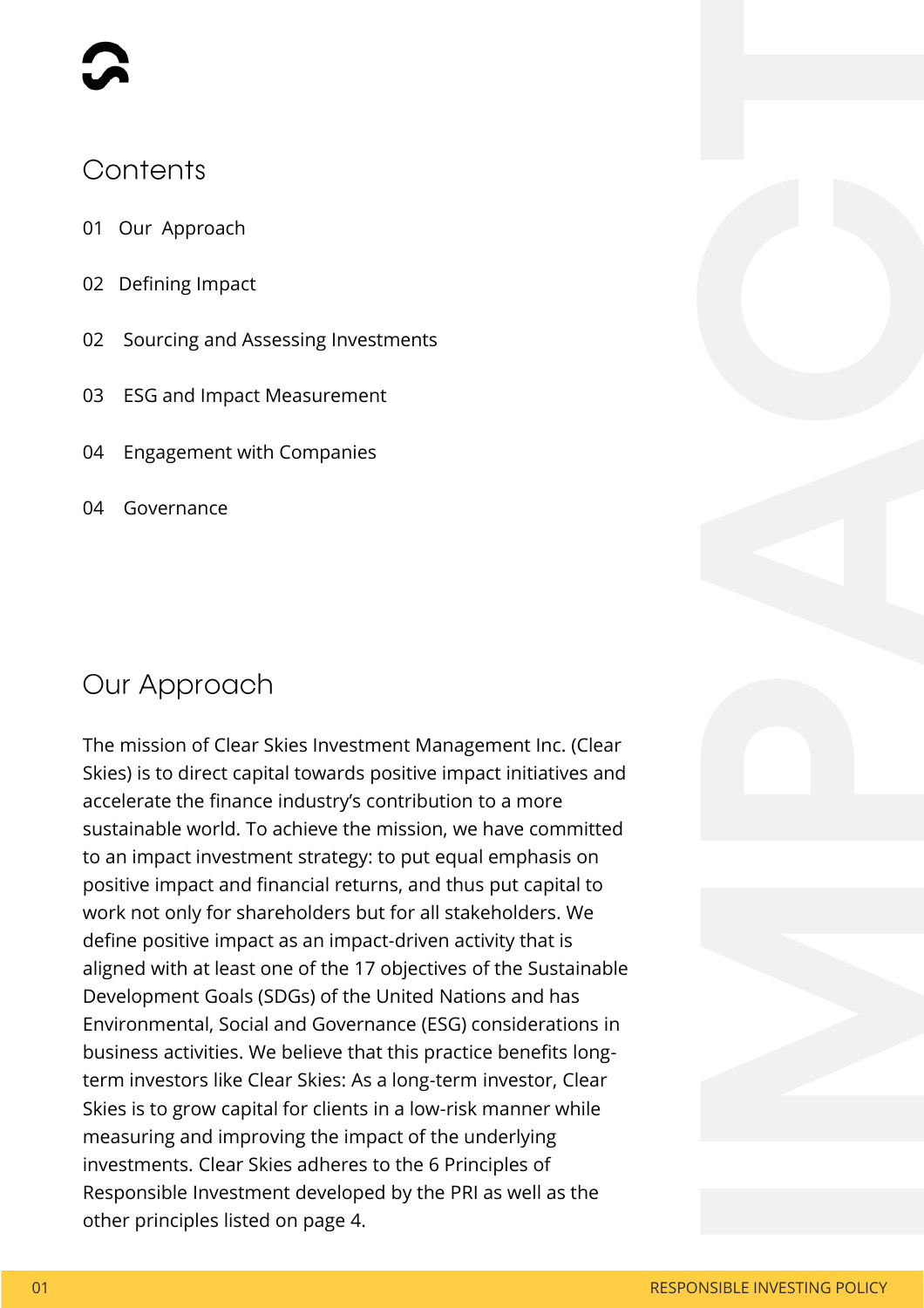# Defining Impact

Clear Skies identified 5 factors that set impact investments apart from other sustainable investment practices:

- Intentionality for social and environmental impact
- Strategy to reach the desired impact and ESG integration
- Investor's contribution to the impact
- Measurement of the impact
- Transparent reporting of the impact

These factors have become the main components defining our integrated impact investment framework.

# Sourcing and Assessing Potential Investments

Clear Skies analysts and the Clear Skies investment committee are responsible to ensure that ESG factors are considered in each analysis and each investment decision. When sourcing potential investments for our portfolios and funds, an initial impact-screen is applied to a universe of securities using a proprietary ESG/SDG scoring system, the Clear Skies Impact Radar. The universe of securities is identified based on the 5 clear skies investment themes seen in Figure 1 below. This allows analysts to choose securities that meet the criteria of 'intentionality for social and environmental impact'. This impact-screen is followed by an assessment of the company's adherence to the Clear Skies exclusion policy which is modeled after the IFC exclusion list and the United Nations Global Compact Principles, and the Clear Skies Responsible Investment Policy.



#### RESPONSIBLE INVESTING POLICY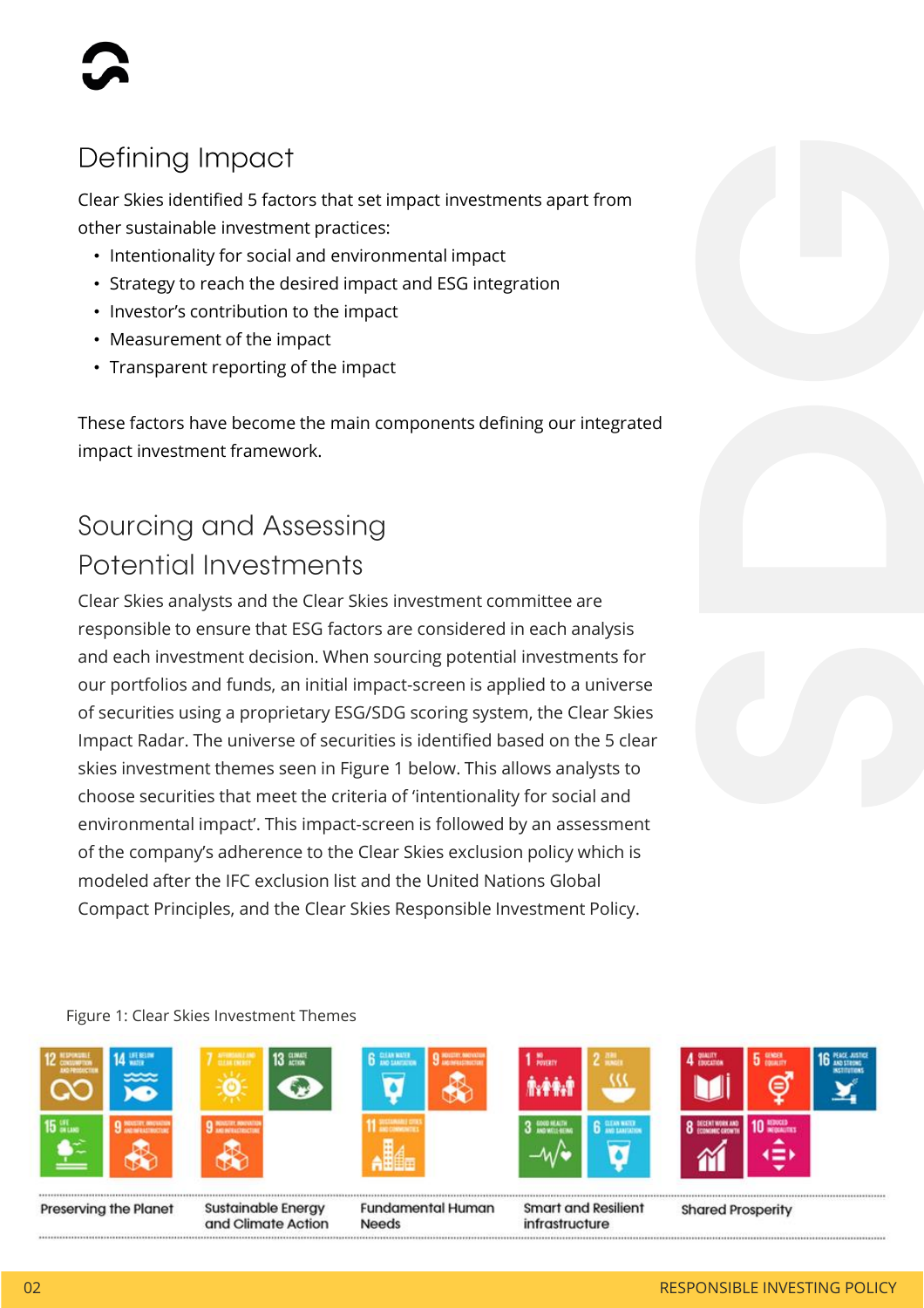## **ESG and Impact Measurement:**

With each investment, Clear Skies considers the effects the company has on people and planet, as well as our clients' expectations for risk/return, impact and liquidity. Measurement is crucial at this stage to allow Clear Skies teams to track progress and effectively engage, while reporting transparently back to our clients. Upon investment, benchmarks are established using Clear Skies success indicators identified by various tools available to us including the Clear Skies Impact radar, IRIS+ (an impact measurement and management system created by the Global Impact Investing Network (GIIN) and the SAMETRICA ESG reporting tool. Results are then mapped quarterly to the benchmarks, measured to demonstrate changes and progress towards the SDGs.

#### Engagement with companies

#### **Active ownership:**

The Clear Skies engagement activity is based on the objective to improve the behaviour of companies/investees. We have a clear commitment to an active ownership approach. An engagement activity is the purposeful interaction between the investor and current or potential companies/investees to influence or identify the need to advise on matters such as strategy, financial and non-financial performance, risk, social and environmental impact as well as corporate governance including disclosure and culture. Clear Skies will engage with companies and work with various organizations such as SHARE in order to encourage companies/investees to improve on ESG factors and their impact on the society and the environment.

#### **Proxy Voting:**

Clear Skies proactively activates its voting rights to ensure the highest standards of governance, sustainability, and impact driven initiatives in the interest of our clients. Clear Skies set forth guidelines to provide a framework for addressing common proxy items in line with the firm's overall investment philosophy. Clear Skies uses GIR for proxy voting services that are carried out in accordance with the voting rights exercise policy. Clear Skies has adopted the latest Model Proxy Voting Guideline of the Shareholder Association for Research & Education (SHARE) as proxy guideline for its voting rights.